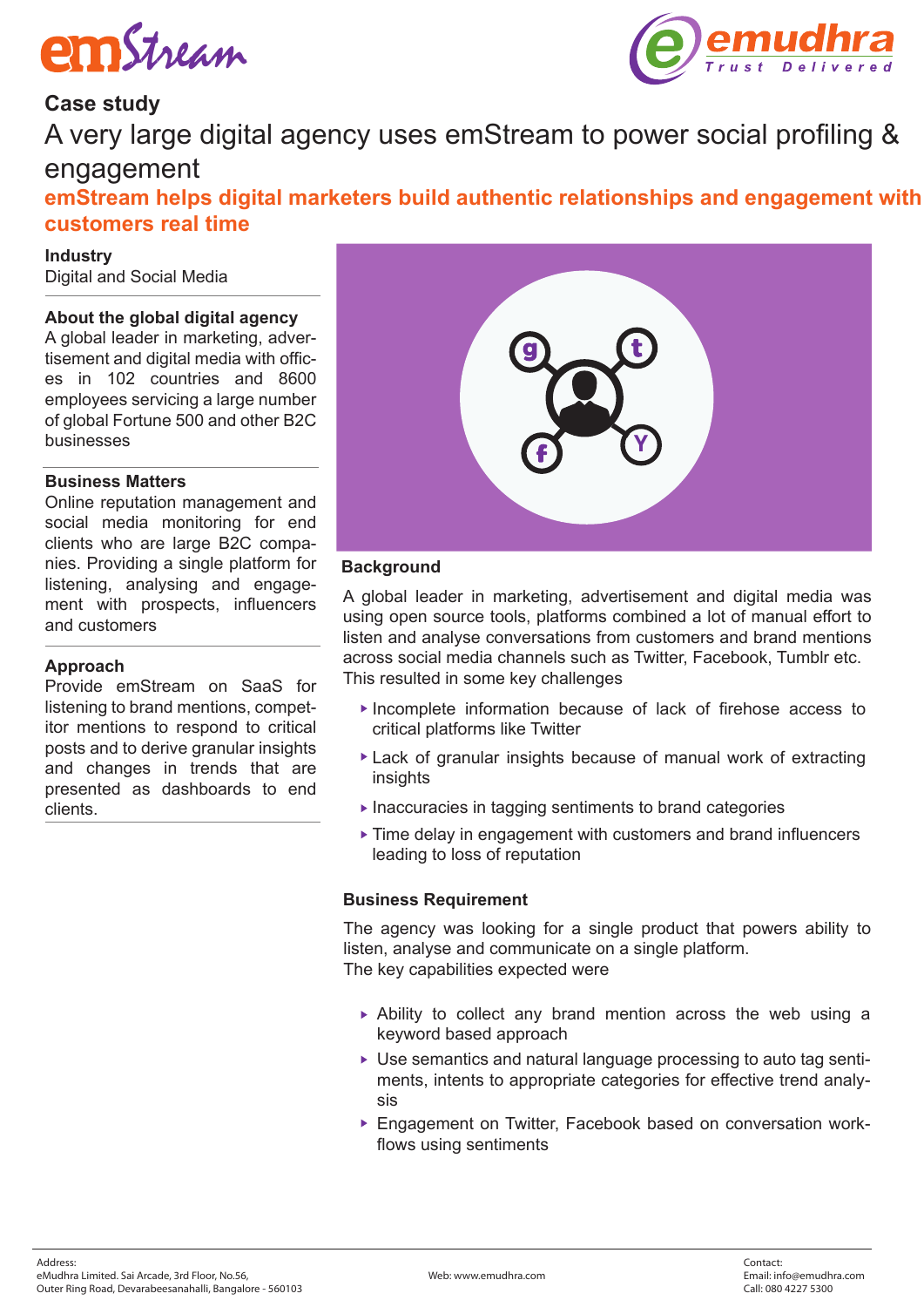**Technology Platforms Used Languages :** JAVA

**Visualization:** D3, Tableau.

**Machine Learning:** R, Natural Language Processing (proprietary) Social Connectors: Twitter, Facebook, Tumblr, Reddit, Blogs, Boards, Forums, Custom URL's, Emails

# **Benefits**

Significant improvement in customer engagement on social media positioning the agency as a superior player in social media monitoring

Strong client brand recall and repu-

tation as a result of real time engagement

Conversion of leads on social channels by monitoring customer intents



# **Solution**

emStream powered keyword based listening for conversations across multiple channels with over 40 languages and firehose access to twitter.

Using emStream custom crawler **Analyze:**  capability, the agency defined review websites that they wanted to track for product feedback.

Once the conversations started streaming real time, rules and filters were used to create custom workflows that helped the agency enthusiasts and detractors.

emStream also helped the agency identify whether brand Facebook pages actually attracted conversations as compared to the fan base and determine ROI.

#### **The solutions provides following broad feature sets -**

# **Listen:**

Configure Data Sources including Social and Internal data using keywords and crawlers for custom URL's.

- Derive share of voice, extract sentiments, intents and problems on a real time basis and auto tag them to categories using taxonomies and word clouds.
- Conduct geo-spatial analytics for location based sentiments
- engage real time with brand Extract critical links from conversations to see competition and other associated mentions of brands, people etc
	- Create 360 degree view of customers using social profile extracted from Facebook, Twitter based on email ID
	- Create 360 degree view of customers using social profile extracted from Facebook, Twitter based on email ID
	- ▶ Build and run predictive models on customer data

#### **Engage:**

- ▶ Create conversation workflows based on various filters to respond on a real time basis
- Respond directly on Twitter and Facebook from the product itself
- Send emails to CRM system for issues that pertain to customer care